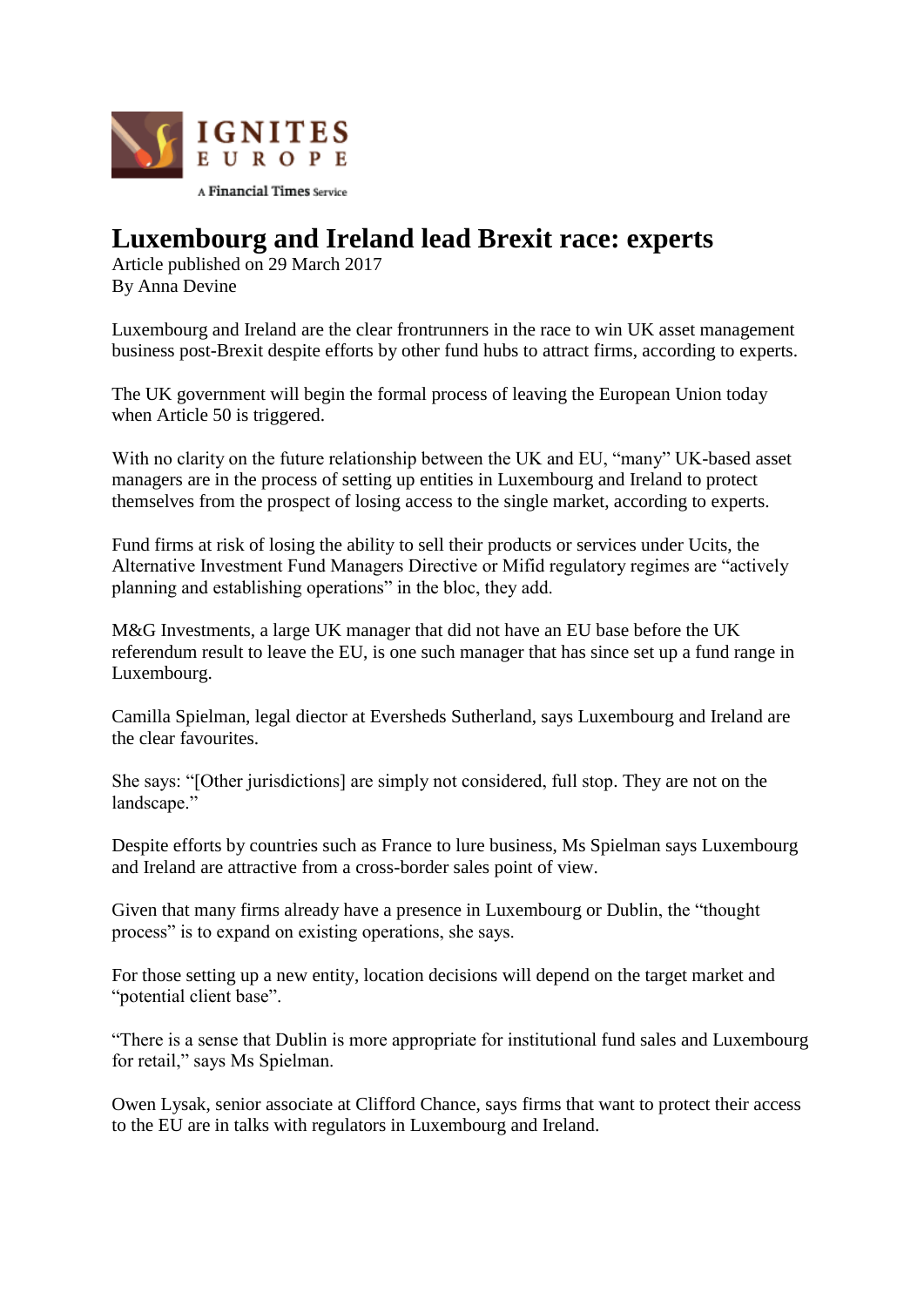"Many asset managers are having discussions with those regulators directly and getting ready to submit [an application]," he says.

Fund firms are approaching their contingency plans in a variety of ways but many do not want to leave the transfer of business until the last minute and will start implementing their plans once Article 50 is served.

Clients and investors will want certainty as to what Brexit solution and structure they are providing, says Mr Lysak.

Attilio Veneziano, founder of law firm Veneziano & Partners, says asset managers with a pan-European or global outlook will narrow their choice down to Ireland or Luxembourg when thinking about product manufacturing.

"In this case [of portfolio management], we are seeing managers trying to consolidate their presence in the domicile where they have their funds – again Ireland and Luxembourg," he says.

It is in the area of sales under a Mifid licence, however, that Mr Veneziano believes there could be a divergence from these hubs.

"Malta I believe may be well placed for this," he says.

Regulatory reasons have been cited as the "crucial" factor driving location decisions by firms. However, tax could also be a driver.

Mark Stapleton, a partner at Dechert, says firms' decisions in respect of tax may will rest on the "level of presence" they need.

"The thing that is primarily Brexit driven is the marketing concern. It is not clear whether there is a need to do this. Some people are thinking about that," he says.

Mr Stapleton says some people would consider Malta as a location because, at around 5 per cent or 6 per cent at the low end and roughly 35 per cent at the highest, it has a "good tax rate for individuals".

Some firms are also considering France because of a tax exemption in place for highly paid individuals for their first five years working in the country.

However, France also has a 33.3 per cent corporate tax rate and a "very high" personal tax rate with social security contributions that could put some firms off from a staffing point of view.

If focused purely on corporate tax then Ireland, with a rate of 12.5 per cent, would appear "very well placed" along with its infrastructure and track record, says Mr Stapleton.

From a staffing point of view, however, the individual tax rate of 52 per cent at the highest rung is "high", he says.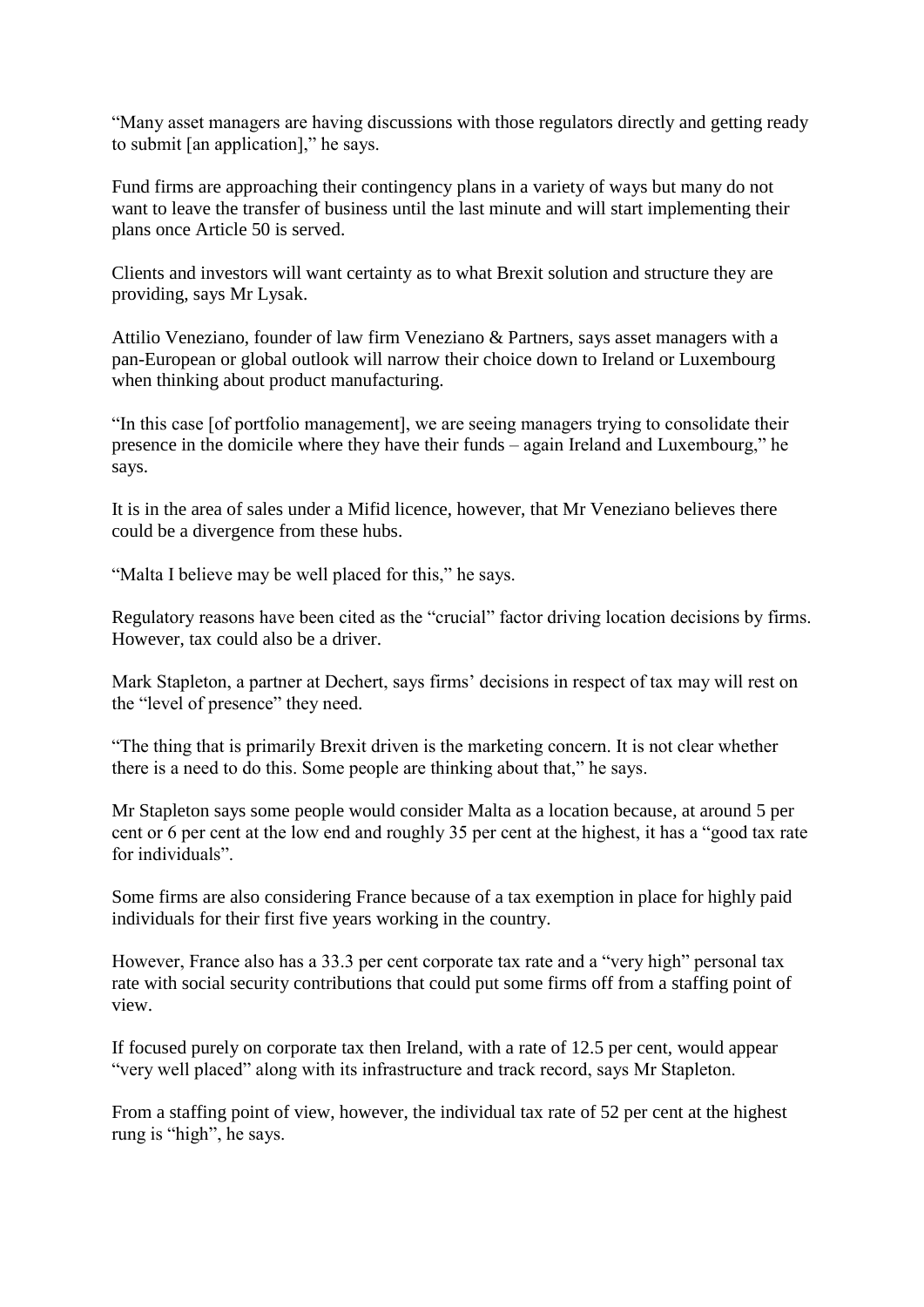Luxembourg benefits from a "great tax and regulatory regime" for funds but could suffer from having a general corporate tax rate of roughly 29 per cent.

Alexander Cox, partner at Ashurst, says tax will be a driving factor but at this stage is less of a concern.

"Until there is some more clarity about how Brexit is going to affect the regulatory landscape people are looking at their options.

"[However], that hasn't led in our experience to people doing anything other than building up a bit of a substance in Luxembourg or Ireland. [Firms] are still applying to have asset management licences in the UK," he says.

James Burton, partner at Allen and Overy, says Ireland and Luxembourg are the "most highprofile" jurisdictions to set up business from an alternative fund perspective, with tax being a more secondary consideration.

"The regulatory requirements are more than front and centre.

"Firms just need to be happy that the tax fits in with that and doesn't give rise to an adverse outcome rather than being a primary motivation for their choice," he says.

Diala Minott, corporate finance partner at law firm Paul Hastings, says the Netherlands has also gained traction with asset managers.

"Many asset managers are ready to migrate funds into Europe and have worked for some time to get their [alternative fund managers] ready and approved.

"Most have chosen the jurisdiction where they will migrate their funds and the main jurisdictions we have seen selected are Luxembourg, the Netherlands and Ireland.

"Some regulators are providing a transitional arrangement for firms, which allows them to increase assets under management over a period of time and accordingly increase the presence in that jurisdiction over a period of time."

Plans to bolster operations in Luxembourg and Ireland in the wake of Brexit come as concerns over potential regulatory arbitrage across Europe grow.

Esma chair Steven Maijoor said last week that the risk of regulatory arbitrage and need for regulatory convergence has become "even more prominent because of the Brexit issue".

According to Mr Maijoor, "it is extremely important that the EU 27 do not compete on regulatory or supervisory treatment" as they seek to attract business from the UK.

The competition has intensified with Luxembourg and Ireland lashing out at other member states for deviating from supervisory and regulatory standards.

## **Related Content**

27 March 2017 [Lux slams rivals' 'light-touch' stance in Brexit race](http://igniteseurope.com/c/1597413/186203/slams_rivals_light_touch_stance_brexit_race?referrer_module=emailForwarded&module_order=1)